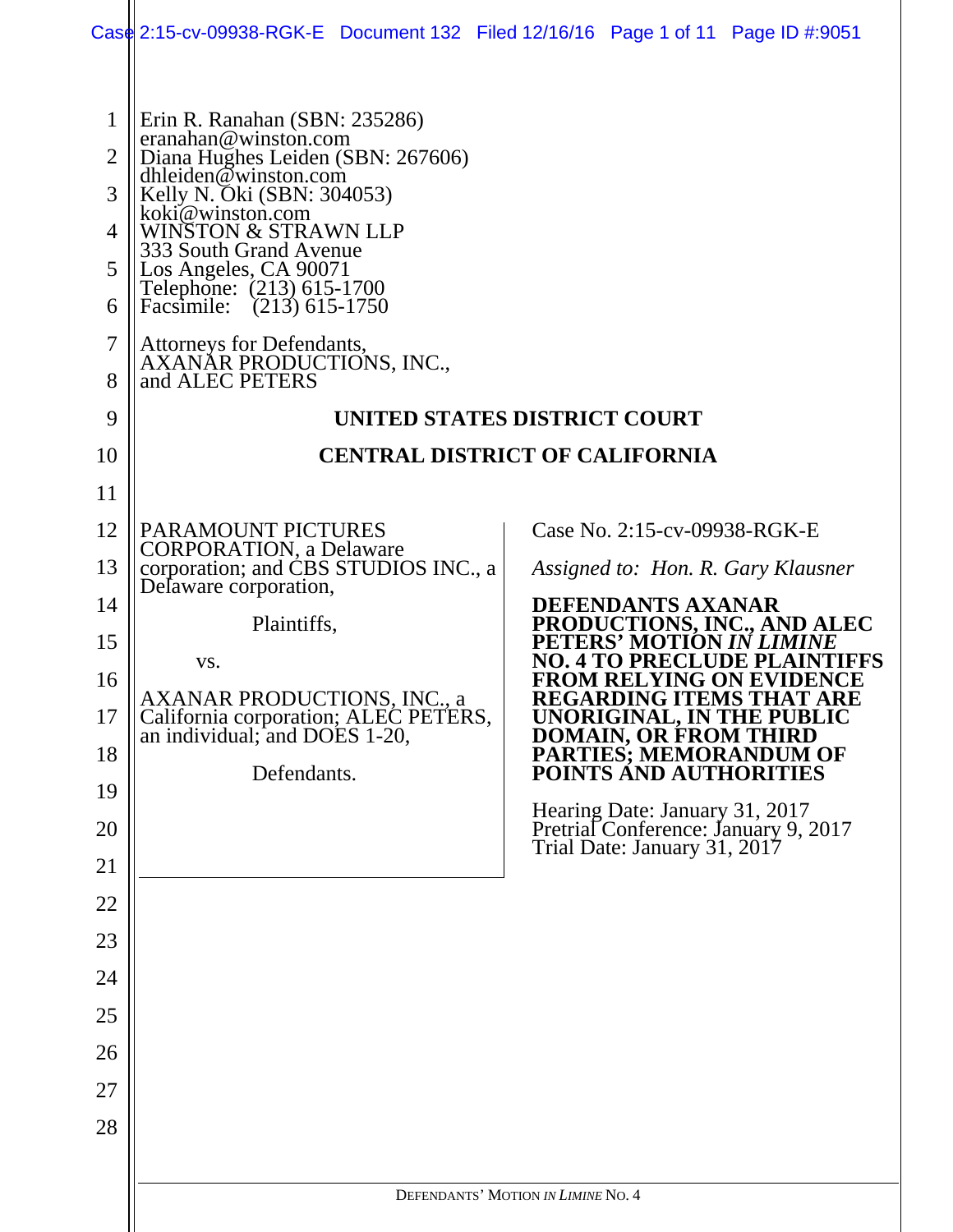### **TO THE COURT, ALL PARTIES AND THEIR ATTORNEYS OF RECORD:**

PLEASE TAKE NOTICE that on January 31, 2017, or as soon thereafter as the matter may be heard before the Honorable R. Gary Klausner, 255 East Temple Street, Los Angeles, California 90012, Defendants Axanar Productions, Inc. and Alec Peters ("Defendants") will and do hereby move this Court for an order precluding Plaintiffs from relying on evidence regarding items that are unoriginal, in the public domain, or from third parties.

8 9 10 11 12 13 14 This Motion is brought pursuant to Rules 401-403 of the Federal Rules of Civil Procedure, and is based on this Motion and Notice of Motion, the Request for Judicial Notice, the exhibits attached thereto, the supporting documents filed concurrently herewith, previously filed documents incorporated by reference herein, and upon such oral argument and submissions that may be presented at or before the hearing on this Motion. Pursuant to Local Rule 7-3, this Motion is made following the conference of counsel that took place on December 9, 2016.

1

2

3

4

5

6

7

15

16

17

18

19

20

21

22

23

24

25

26

27

28

#### Dated: December 16, 2016 **WINSTON & STRAWN LLP**

By: */s/ Erin R. Ranahan*<br>Erin R. Ranahan Attorneys for Defendants, AXANAR PRODUCTIONS, INC. and ALEC PETERS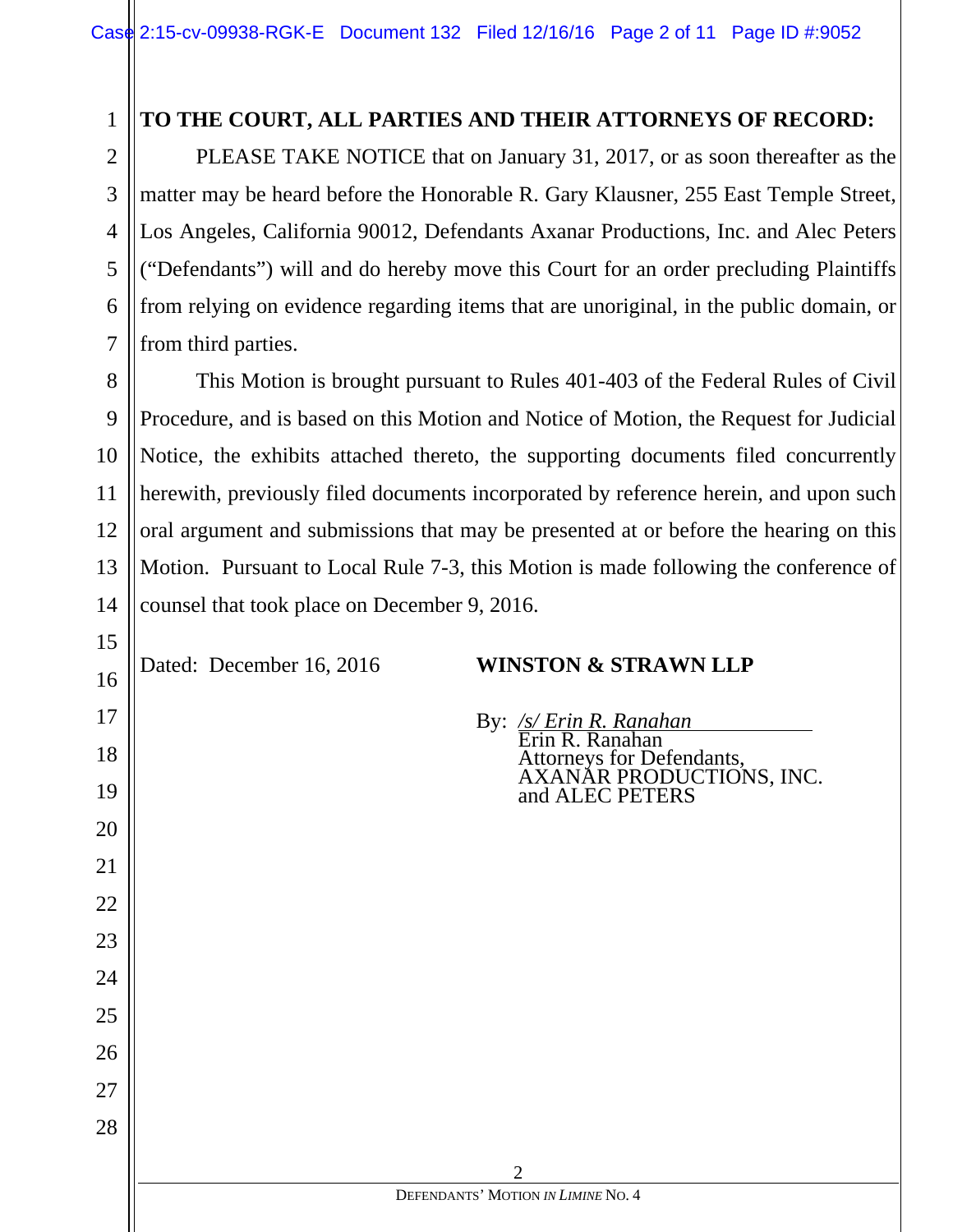#### **MEMORANDUM OF POINTS AND AUTHORITIES**

#### 2 **I. INTRODUCTION**

3 4 5 6 7 8 9 10 Pursuant to Federal Rules of Evidence 401, 402, and 403, Defendants Axanar Productions, Inc., and Alec Peters ("Defendants") move for an *in limine* order precluding Plaintiffs from introducing at trial any evidence regarding items that should be filtered out because they are unoriginal, in the public domain, or from third parties. Plaintiffs should be precluded from introducing this evidence because any probative value is substantially outweighed by a danger of prejudice to Defendants, waste of time, and/or confusion of the issues. Fed. R. Evid. 401-403. Due to these and the other evidentiary infirmities described herein, the Court should grant Defendants' Motion *in Limine* No. 4.

# 12

11

1

#### **II. LEGAL STANDARD**

13 14 15 16 17 18 19 20 21 22 23 24 25 26 27 28 Rulings on motions *in limine* are committed to the discretion of the trial court. *Campbell Indus. v. M/V Gemini*, 619 F.2d 24, 27 (9th Cir. 1980) (district court has "broad discretion to make . . . evidentiary rulings conducive to the conduct of a fair and orderly trial"); *Gametech Int'l Inc. v. Trend Gaming Sys., L.L.C.*, 232 Fed. App'x 676, 677 (9th Cir. 2007). District courts can exercise their discretion to exclude evidence where the evidence is not relevant, or where the probative value is outweighed by other considerations. Fed. R. Evid. 401-403; *Wicker v. Oregon ex rel. Bureau of Labor*, 543 F.3d 1168, 1177-78 (9th Cir. 2008) (district court did not abuse discretion in excluding conclusive, speculative evidence). Even if evidence is considered relevant, "[t]he court may exclude relevant evidence if its probative value is substantially outweighed by a danger of . . . unfair prejudice, confusing the issues, [or] misleading the jury." Fed. R. Evid. 403; *United States v. Ellis*, 147 F.3d 1131, 1135-36 (9th Cir. 1998) (overruling denial of motion to exclude because evidence's probative value was substantially outweighed by unfair prejudice); *United States v. W.R. Grace*, 504 F.3d 745, 760 (9th Cir. 2008) (affirming district court's exclusion of evidence that was low in probative value and could have confused the jury as more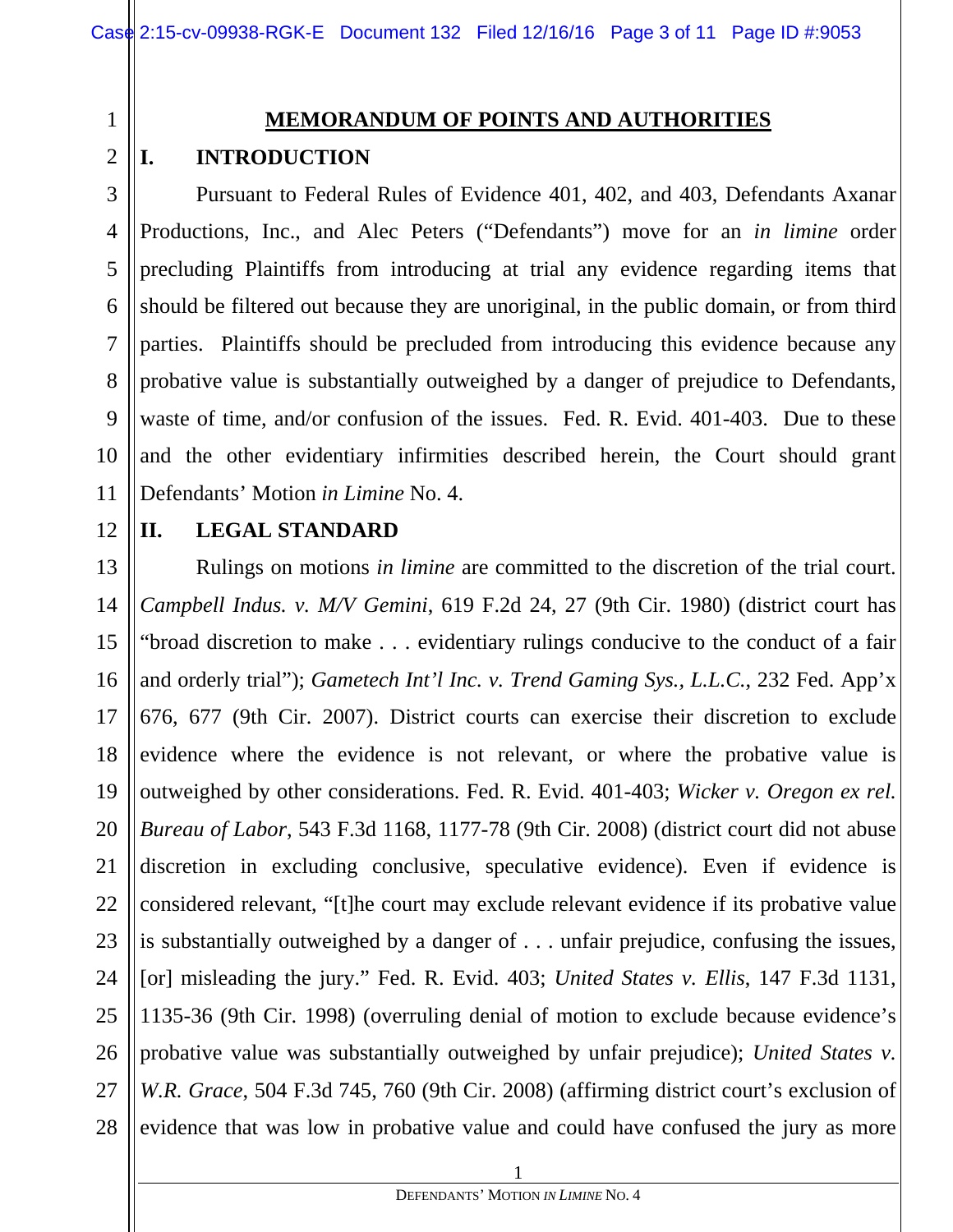1 2 3 4 5 6 prejudicial than probative under Rule 403); *Dream Games of Ariz., Inc. v. PC Onsite*, 561 F.3d 983, 993 (9th Cir. 2009) (holding district court did not abuse its discretion in granting plaintiff's motion *in limine* to exclude evidence based on concerns that it might improperly influence the jury on the amount of statutory damages to assess under  $504(c)(1)$  of the Copyright Act of 1976, because the evidence did not provide sufficiently probative information).

7 8 Furthermore, a party who fails to make a required initial disclosure (such as disclosing witnesses likely to have information on key topics or producing documents they intend to rely upon at trial) "is not allowed to use that information or witness to supply evidence on a motion, at a hearing, or at trial" unless the party's failure was "substantially justified" or "harmless." Fed. R. Civ. P. 37(c)(1); *Hoffman v. Construction Protective Servs., Inc*., 541 F.3d 1175, 1179 (9th Cir. 2008). Motions *in limine* are appropriate to preclude the introduction at trial of evidence not produced in discovery. *Reyes v. City of Glendale*, No. CV 05-0253 CAS (MANx), 2009 WL 2579614, at \*4 (C.D. Cal. Aug. 19, 2009); *Lincoln Diagnostics v. Panatrex, Inc.*, No. 07-CV-2077, 2009 WL 3010840, at \*5 (C.D. Ill. Sept. 16, 2009) ("any documents relevant to the issue of damages that Defendant did not produce prior to the 'drop dead' date . . . could not be presented by Defendant at trial.").

#### **III. ARGUMENT**

### **A. Plaintiffs Should Be Precluded from Relying on Evidence Regarding Items that Should be Filtered Out Because they are Unoriginal, in the Public Domain, or from Third Parties**

Plaintiffs' operative complaint in this case emphasizes numerous elements that have appeared in Plaintiffs' Works that are not protectable by copyright. These items include costumes, geometric shapes, words and short phrases, ideas, scenes a faire, unprotected characters, and elements of works derived from nature, the public domain, or third parties. Because any mention of these elements would improperly and unlawfully appear to the jury to expand the proper elements at issue with respect to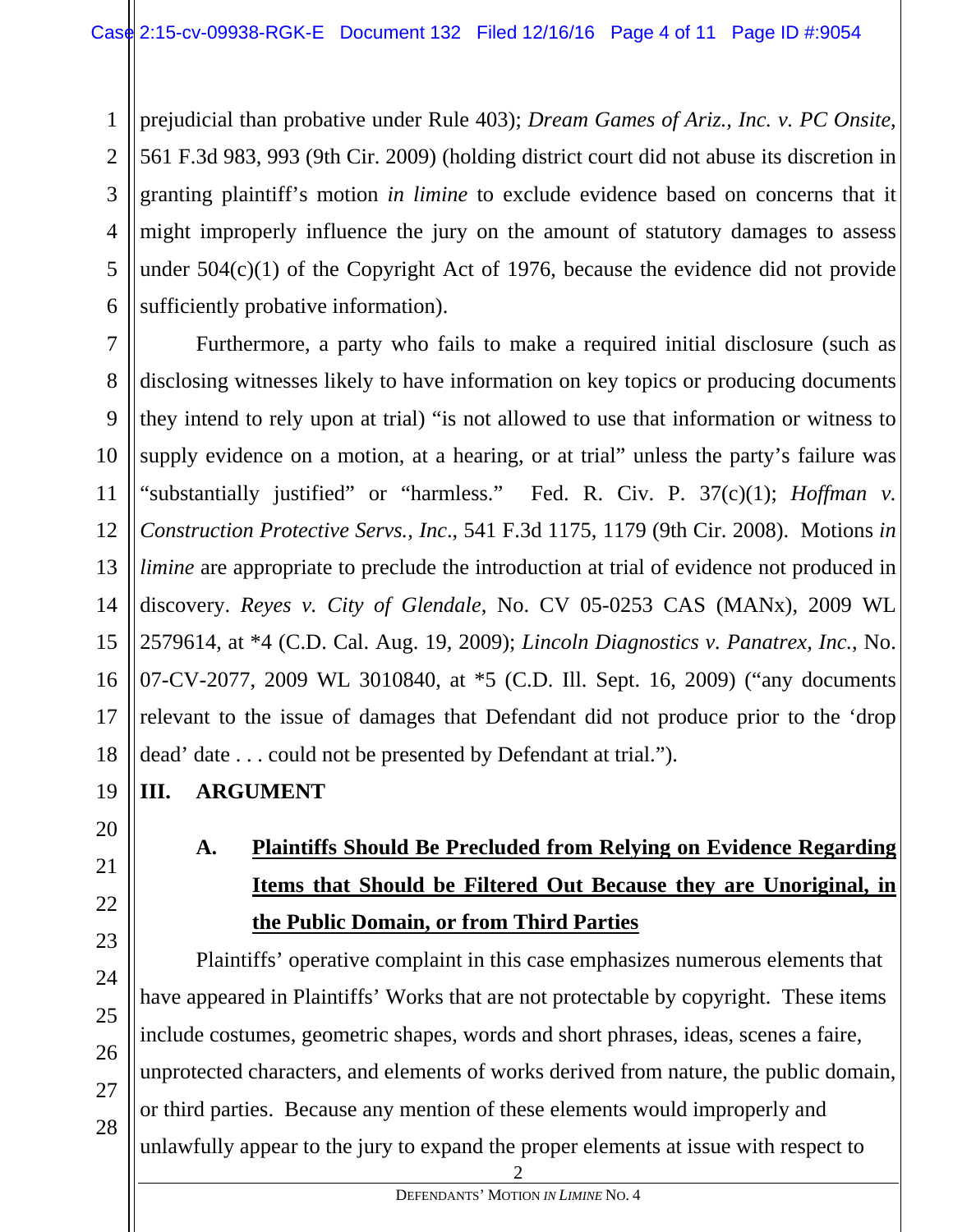1 2 3 4 Plaintiffs' copyright claims, the probative value of such evidence is substantially outweighed by the danger of unfair prejudice. Moreover, the introduction of such evidence would confuse the jury by intertwining copyrightable and non-copyrightable works and would certainly result in a waste of time.

To prove copyright infringement, Plaintiffs must show that the "*protectable elements*" of their works, "*standing alone*, are substantially similar" to Defendants' works. *Funky Films, Inc. v. Time Warner Entm't Co., L.P.*, 462 F.3d 1072, 1077 (9th Cir. 2006) (emphasis in original). In making this determination, a court must "filter out and disregard the non-protectable elements." *Id.* As such, evidence of these "nonprotectable elements" is irrelevant, and even if it were relevant, its minimal probative value is outweighed by the unfair prejudice that would result from presenting it to a jury. The introduction of this evidence also poses a great risk of confusing the issues, as Plaintiffs seek to introduce numerous items that are not copyrightable to substantiate their claims.

15 16 The introduction of evidence of the following non-copyrightable elements relied upon by Plaintiffs would be severely prejudicial:

17

5

6

7

8

9

10

11

12

13

14

#### **1. Costumes**

18 19 20 21 22 23 24 25 Plaintiffs should not be permitted to introduce evidence of items of clothing that are not copyrightable, such as a "gold shirt," "cowl neck," "green drapes," and "robes." Dkt. 26 (FAC ¶ 46, at 17-19). Under the "useful article" doctrine, clothing cannot be copyrighted except to the extent there are original designs on the clothing that can be separated from the function of the clothing, which is not alleged here, and so any evidence of this clothing would unfairly prejudice Defendants. *Id.*; 17 U.S.C. § 101; *Ent. Research Group, Inc. v. Genesis Creative Group, Inc.,* 122 F.3d 1211, 1221 (9th Cir. 1997) Further, a color cannot be copyrighted. 37 C.F.R.  $\S 202.1(a)$ .<sup>1</sup>

26

27

<sup>28</sup> 3 1 Plaintiffs also seek to include an image of Mr. Peters wearing the "original Garth" costume. But this picture is *not* a shot from the Potential Fan Film; Mr. Peters, a lifelong Star Trek fan, lawfully purchased the costume for his collection and is shown wearing it.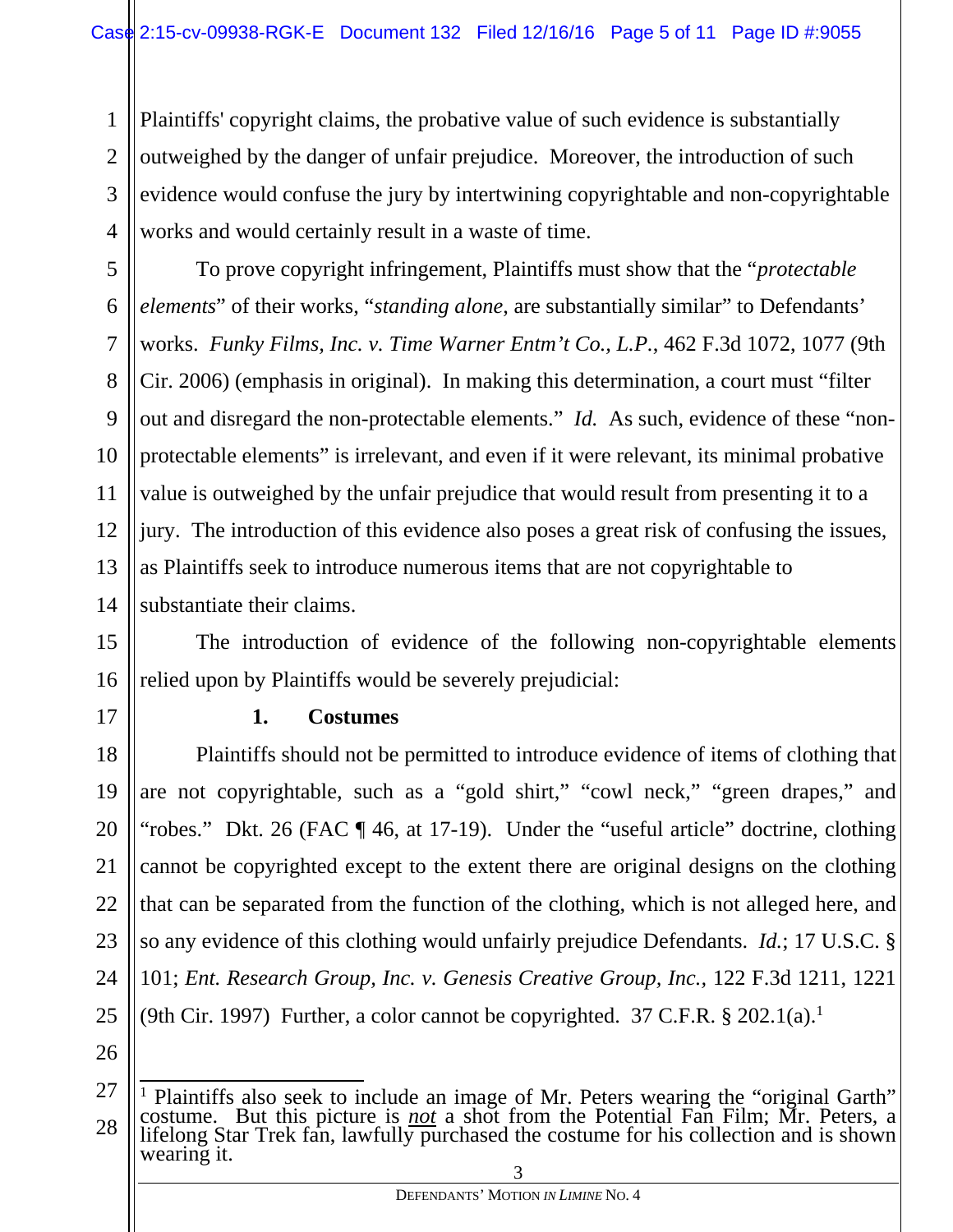#### **2. Geometric Shapes**

 Plaintiffs should not be permitted to introduce evidence of geometric shapes to which they claim copyright ownership because "common geometric shapes cannot be copyrighted." *Kelley v. Chicago Park Dist.*, 635 F.3d 290, 303 (7th Cir. 2011) (citing U.S. Copyright Office, Compendium II: Copyright Office Practices § 503.02(a)-(b) (1984) ("Copyright Compendium II"). The U.S. Copyright Office refuses to base copyright registration on simple and "standard ornamentation," such as "chevron stripes," "a plain, ordinary cross, "common geometric figures or shapes, or "a standard symbol such as an arrow or a five-pointed star." Copyright Compendium II  $§$  503.02(a)-(b).

Therefore, the Starfleet Command Insignia (Dkt. 26, FAC ¶ 46, at 18), "triangular medals on uniforms" (*id.* at 19-20), the United Federation of Planets logos (simply the letters "UFP" surrounded by stars) (*id.* at 27), Federation logo (*id.* at 28), Memory Alpha logo (simply the Greek letter "alpha" with the words "Memory Alpha") (*id.*), and Klingon logos (simply a three-pointed star) (*id.* at 29), are not protectable elements and cannot form the basis of a copyright claim. Thus, allowing evidence of such items would certainly prejudice Defendants without providing any probative value.

19

1

2

3

4

5

6

7

8

9

10

11

12

13

14

15

16

17

18

#### **i. Words and Short Phrases**

20 21 22 23 24 25 26 27 28 "Words and short phrases such as names, titles, and slogans" are not subject to copyright. 37 C.F.R. § 202.1(a). Thus, the names Garth of Izar, Soval, Richard Robau, and John Gill (Dkt. 26, FAC ¶ 46, at 11-12) are not protectable, and neither are the words Andorians, Tellarites, Romulans, Axanar, Archanis IV, Q'onoS, Nausicaa, Rigel, Andoria, Tellar Prime, Vulcans, Klingons, Terra (land), Starship Enterprise, Starfleet, Federation, Starships, Stardate, and Federation or the short phrase "beaming up." (*Id*. at 13, 16, 19-21, 26, 30, 33, 35, 38). Thus, allowing Plaintiffs to introduce evidence of these words and short phrases would prejudice the Defendants and confuse copyrightable and non-copyrightable issues.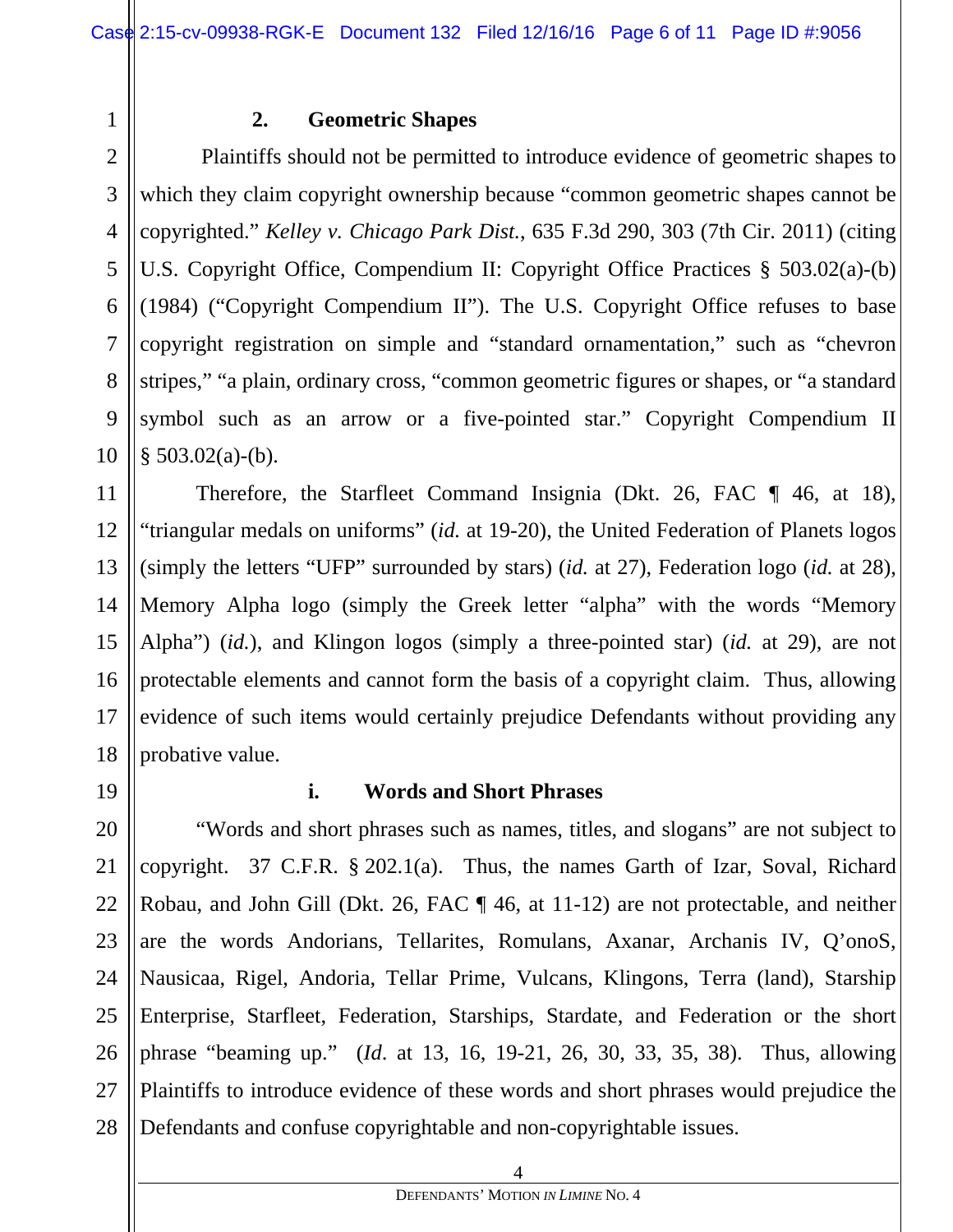2

3

4

5

6

7

8

9

10

11

12

13

14

15

16

17

18

19

20

21

22

23

1

### **ii. Elements of Works Derived From Nature, the Public Domain, or Third-Party Works**

Plaintiffs should not be permitted to introduce evidence of elements of works derived from nature, the public domain, or third-party works because a plaintiff cannot claim copyright protection for elements of its works that are not original in the public domain. *Feist*, 499 U.S. at 350 ("[c]opyright does not prevent subsequent users from copying from a prior author's work those constituent elements that are not original, [including] materials in the public domain"). Further, "to the extent a [work] captures the characteristics of an object as it occurs in nature, these characteristics are not protectible." *Psihoyos v. The National Geographic Society,* 409 F. Supp. 2d 268, 275 (S.D.N.Y. 2005). "Even if a work does not occur in nature—[like] a dragon—there is no liability if the only similarity between the two works is that they each portray the same item, but in a different form." 4 Nimmer on Copyright § 13.03[B][2]. Accordingly, evidence of such works would only serve to prejudice Defendants.

Here, Plaintiffs improperly seek to rely on evidence regarding elements derived from nature, the public domain, or third-party works, including:

• **Vulcans' appearance** (Dkt. 26, FAC at 15): a species with "pointy ears" is not original to Star Trek, and has appeared in many fictional fantasy works depicting imaginary humanoid species predating Star Trek, including, but not limited to, vampires, elves, fairies, and werewolves,<sup>2</sup> as well as in many animals in nature.

 **Vulcan** (Dkt. 26, FAC at 14): in Roman mythology, Vulcan is the god of fire and metalworking. The first known use of "Vulcan" was in  $1513<sup>3</sup>$ 

**Triangular medals on uniforms** (Dkt. 26, FAC at 19): have been used by

- 24
- 25

<sup>26</sup> 27 28 <sup>2</sup> RJN, at  $\P$  4 and Ex. D-E. *See, e.g.*, NOSFERATU (Jofa-Atelier Berlin- Johannisthal, Prana-Film GmbH (1922); Elf, Merriam Webster, http://www.merriam-webster.com/dictionary/elf (last visited Mar. 27, 2016) (defining creature in stories usually with pointed ears and magical powers").<br><sup>3</sup> RIN at  $\P$  5 and Ex E Vulcan Merriam Webster, ht

<sup>5</sup>  <sup>3</sup> RJN, at  $\parallel$  5 and Ex. F Vulcan, Merriam Webster, <u>http://www.merriam-webster.com/dictionary/Vulcan</u> (last visited Mar. 27, 2016).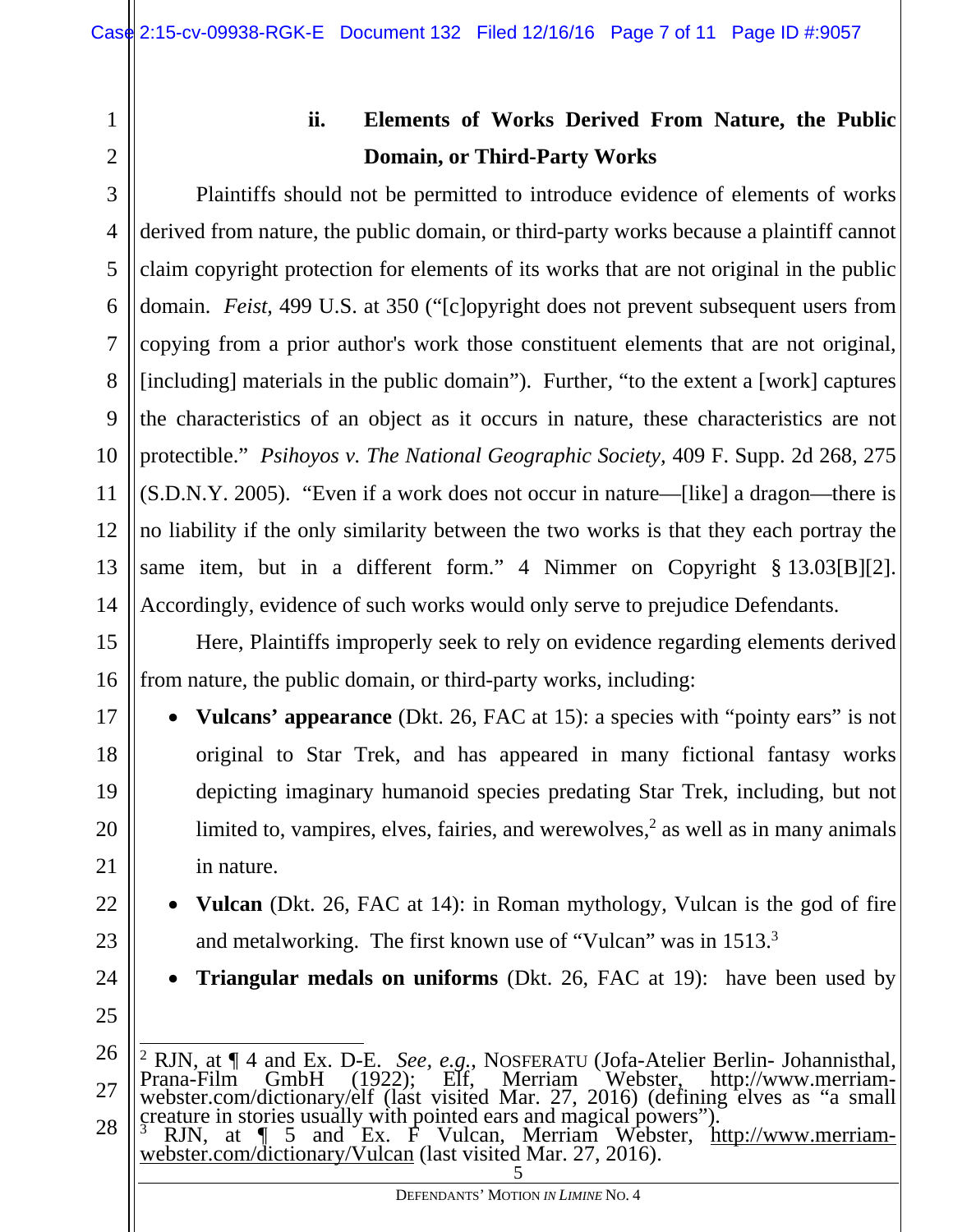## Case 2:15-cv-09938-RGK-E Document 132 Filed 12/16/16 Page 8 of 11 Page ID #:9058

| 1              | military, religious, and other organizations throughout history. <sup>4</sup>                                                                                                                                                                                         |  |  |  |  |
|----------------|-----------------------------------------------------------------------------------------------------------------------------------------------------------------------------------------------------------------------------------------------------------------------|--|--|--|--|
| $\overline{2}$ | <b>Nausicaa</b> (Dkt. 26, FAC at 20): is a character in Homer's Odyssey. <sup>5</sup>                                                                                                                                                                                 |  |  |  |  |
| 3              | <b>Rigel</b> ( <i>id.</i> ): is the name of a first-magnitude star in the constellation Orion. <sup>6</sup>                                                                                                                                                           |  |  |  |  |
| 4              | <b>Terra</b> , $(id.)$ : is the Latin word for "Land." <sup>7</sup>                                                                                                                                                                                                   |  |  |  |  |
| 5              | Federation logo (Dkt. 26, FAC at 27-28): is adapted from the United Nations                                                                                                                                                                                           |  |  |  |  |
| 6              | flag. $8$                                                                                                                                                                                                                                                             |  |  |  |  |
| $\overline{7}$ | <b>Transporters</b> (Dkt. 26, FAC at 32): have existed in science fiction since 1877. <sup>9</sup>                                                                                                                                                                    |  |  |  |  |
| 8              | <b>Warp drive</b> (Dkt. 26, FAC at 32): has existed in science fiction as early as                                                                                                                                                                                    |  |  |  |  |
| 9              | 1945.10                                                                                                                                                                                                                                                               |  |  |  |  |
| 10             | <b>Federation</b> (Dkt. 26, FAC at 33): is the general word to describe "a country                                                                                                                                                                                    |  |  |  |  |
| 11             | formed by separate states that have given certain powers to a central                                                                                                                                                                                                 |  |  |  |  |
| 12             | government while keeping control over local matters" commonly used in                                                                                                                                                                                                 |  |  |  |  |
| 13             | science fiction and is inspired by the United Nations. <sup>11</sup>                                                                                                                                                                                                  |  |  |  |  |
| 14             | <b>Phasers</b> (Dkt. 26, FAC at 33): are also known as Heat-Ray weapons, which                                                                                                                                                                                        |  |  |  |  |
| 15             | have existed in science fiction since H.G. Wells' "War of the Worlds" in                                                                                                                                                                                              |  |  |  |  |
| 16             | 1898.12                                                                                                                                                                                                                                                               |  |  |  |  |
| 17             | <b>Bridge</b> (Dkt. 26, FAC $\parallel$ 66(b)): is a naval term for a ship's command center                                                                                                                                                                           |  |  |  |  |
| 18             | whose first usage predates the 12th century. $^{13}$                                                                                                                                                                                                                  |  |  |  |  |
| 19             |                                                                                                                                                                                                                                                                       |  |  |  |  |
| 20             | <sup>4</sup> RJN, at $\P$ 6 and Ex. G. <i>See</i> WILLIAM T. R. MARVIN, <i>THE MEDALS OF THE MASONIC</i><br><b>FRATERNITY: DESCRIBED AND ILLUSTRATED (1880).</b>                                                                                                      |  |  |  |  |
| 21             | RJN, at   7 and Ex. H. Translated by WILLIAM CULLEN BRYANT, THE ODYSSEY OF<br>HOMER, James R. Osgood and Co. (1871).                                                                                                                                                  |  |  |  |  |
| 22             | <sup>6</sup> RJN, at 1 8 and Ex. I. Rigel, Merriam Webster, http://www.merriam-<br>webster.com/dictionary/Rigel (last visited Mar. 27, 2016).                                                                                                                         |  |  |  |  |
| 23             | and Ex. J. Terra, Merriam Webster,<br>http://www.merriam-<br>$\overline{at}$ $\P$<br>RJN,<br>9<br>webster.com/dictionary/terra (last visited Mar. 27, 2016).                                                                                                          |  |  |  |  |
| 24             | RJN, $a\overline{t}$ 10 and Ex. K.<br>RJN, at [11 and Ex. L. Teleportation, Merriam Webster, http://www.merriam-                                                                                                                                                      |  |  |  |  |
| 25             | webster.com/dictionary/teleportation; see also, NEWSPAPER ARTICLE 1878 (last<br>visited Mar. $27, 2016$ ).                                                                                                                                                            |  |  |  |  |
| 26             | <sup>10</sup> RJN, at $\P$ 12 and Ex. M. Sten Odenwald, Who Invented Faster Than Light Travel?,<br>http://www.astronomycafe.net/anthol/scifi1.html (last visited Mar. 28, 2016).<br><sup>11</sup> RJN, at $\P$ 13 and Ex. N, Federation, Merriam Webster, http://www. |  |  |  |  |
| 27             | http://www.merriam-<br>webster.com/dictionary/federation (last visited Mar. 27, 2015).<br>$\frac{12 \text{ RJN}}{14 \text{ RJN}}$ at $\P$ 14 and Ex. O, H.G. Wells, <i>War of the Worlds</i> , Leipzig (1898).                                                        |  |  |  |  |
| 28             | RJN, at 15 and Ex. P, Bridge, Merriam Webster, http://www.merriam-<br>webster.com/dictionary/bridge (last visited Mar. 27, 2016).                                                                                                                                     |  |  |  |  |
|                | DEFENDANTS' MOTION IN LIMINE NO. 4                                                                                                                                                                                                                                    |  |  |  |  |
|                |                                                                                                                                                                                                                                                                       |  |  |  |  |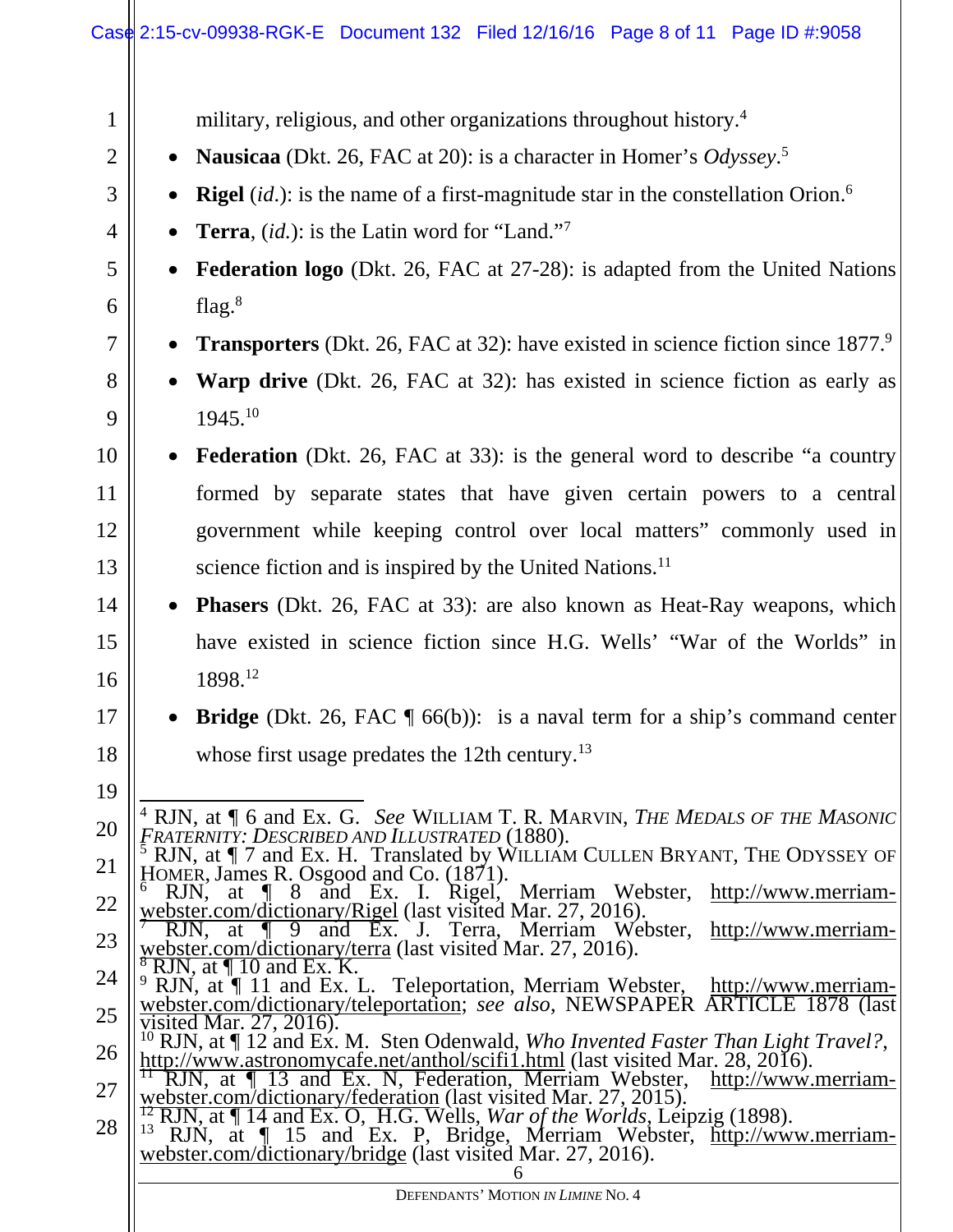2 3

9

23

1

#### **iii. The Klingon Language**

4 5 6 7 8 Plaintiffs should not be able to introduce evidence of use of the Klingon language (Dkt. 26, FAC  $\P$  46, at 31) because the language, itself, is an idea or a system and is not copyrightable. As the Supreme Court held in the context of a system of bookkeeping, although copyright protects the author's *expression* of the system, it does not prevent others from *using* the system. *Baker v. Selden*, 101 U.S. 99, 101 (1879). Therefore, the introduction of evidence of the use of the Klingon language would only serve to prejudice Defendants, confuse the jury, and waste time.

#### **iv. Ideas**

10 11 12 13 14 15 16 17 18 19 Plaintiffs should not be able to introduce evidence related to the use of ideas because, "[i]n no case does copyright protection for an original work of authorship extend to any idea...regardless of the form in which it is...illustrated<sup>[]</sup> or embodied in such work." 17 U.S.C. § 102(b). Rather, "copyright...encourages others to build freely upon the ideas...conveyed by a work." *Feist*, 499 U.S. at 350-41 (citing *Harper & Row*, 471 U.S. at 556-57); *FASA Corp. v. Playmates Toys, Inc.*, 869 F. Supp. 1334, 1351 (N.D. Ill. 1994) (plaintiffs could not claim protection for "general ideas and concepts [such as]...a futuristic, interstellar, battle dominated universe"). In fact, the Star Trek episode "Whom the Gods Destroy" borrows from the work of Henry Wadworth Longfellow and Edgar Allan Poe.<sup>14</sup>

20 21 22 Consequently, the "mood and theme" of **"**science fiction action adventure**"**  (FAC ¶¶ 46, 47, at 34, 39) is not protectable and, as such, should not be introduced as evidence. *See Ideal Toy Corp. v. Kenner Prods. Div. of Gen. Mills Fun Group, Inc.*,

- 24  $\overline{1}$ <sup>14</sup> RJN, at  $\P$ [16-19 and Exs. Q-T. *See, e.g.,* "Whom Gods Destroy (Star Trek: The Original Series)," Wikipedia,
- 25 26 Original Series)," Wikipedia,<br>
https://en.wikipedia.org/wiki/Whom Gods Destroy (Star Trek%3A The Original S<br>
eries) (last visited Dec. 15, 2016); "Whom the Gods Would Destroy," Wikipedia,<br>
https://en.wikipedia.org/wiki/Who
- 27 (last visited Dec. 15, 2016); "Is 'those whom the gods wish to destroy they first make<br>mad' a classical quotation?," Blog of Roger Pearse, http://www.roger-<br>pearse.com/weblog/2015/10/31/is-those-whom-the-gods-wish-to-destr
- 28 7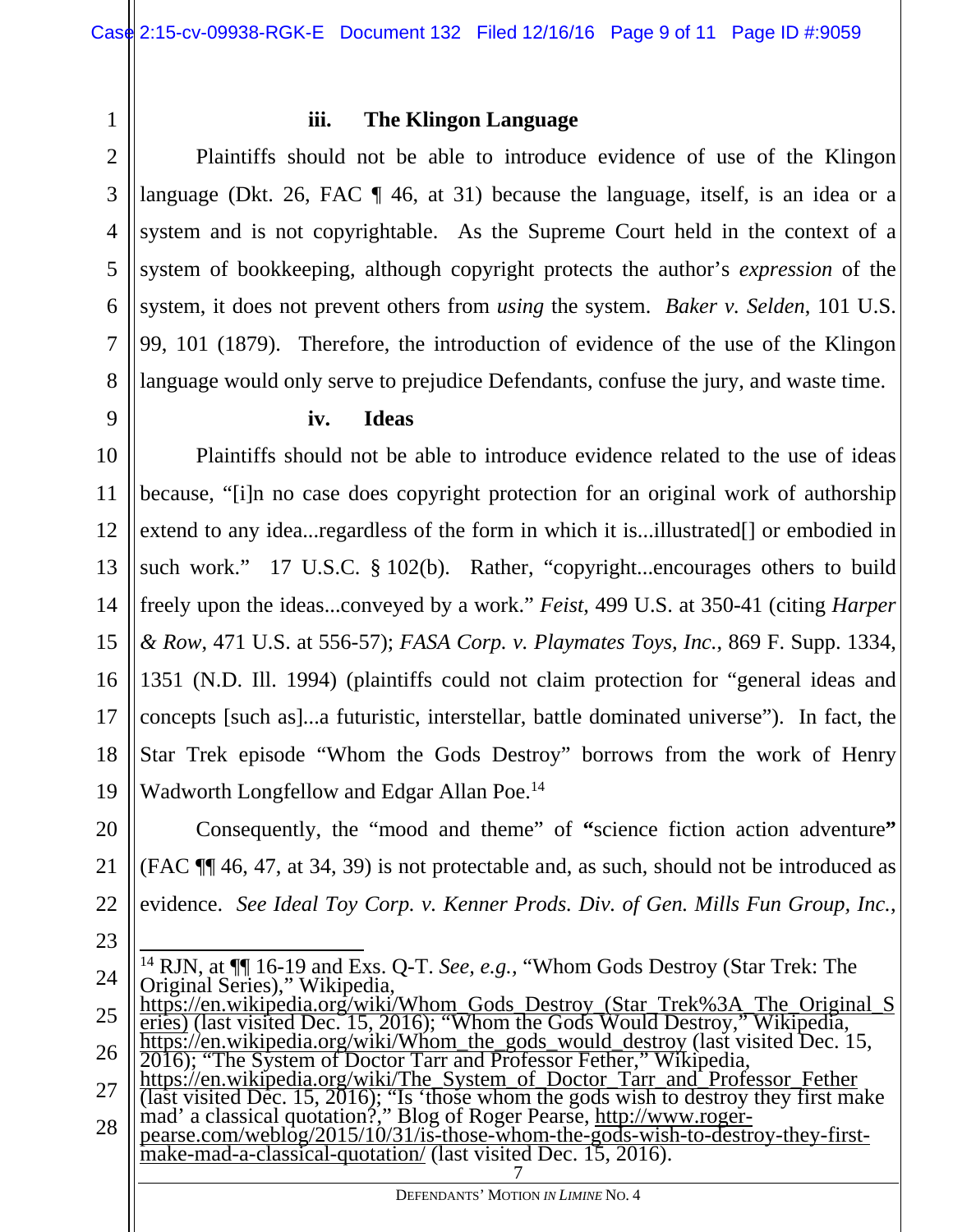1 2 3 4 5 443 F. Supp. 291 (D.C.N.Y. 1977) (although toy company "sought to make use of the themes embodied in" *Star Wars* and its licensed products, "[a] theme is not protectable…[because] it is only the idea which stands behind a protectible expression"). Introduction of such evidence would be severely prejudicial, would confuse the jury, and would waste time.

6

7

8

9

11

12

#### **v. Scènes à Faire**

10 13 14 15 16 17 18 "Scenes-a-faire, or situations and incidents that flow necessarily or naturally from a basic plot premise, cannot sustain a finding of infringement," *Cavalier v. Random House, Inc.*, 297 F.3d 815, 823 (9th Cir. 2002), and so introduction of such evidence is improper. The following elements are unprotectable scènes à faire because they are staples of science fiction: starships and spacedocks, beaming up/transporters, warp drive, phasers, command insignia and medals on uniforms, stardates, Starfleet, and a federation of planets. Dkt. 26 (FAC at 22, 23, 25, 26, 29, 30, 32, 33). Indeed, *Star Wars* makes use of nearly all of these elements. *See Althouse*, 2014 WL 2986939, at \*4 ("these features can be traced back to films like *Star Wars* and *Terminator*, and are neither original nor protectable"). Introduction of such evidence is therefore irrelevant and would only serve to prejudice the Defendants, confuse the jury, and waste time.

19 20

21

27

#### **vi. Characters Plaintiffs Have Identified Are Not Protected**

22 23 24 25 26 28 The Ninth Circuit has explained that copyright protection is not available for "every comic book, television, or motion picture character"—only for those that are "especially distinctive." *DC Comics v. Towle*, 802 F.3d 1012, 1019 (9th Cir. 2015). To meet this standard, a character must be "sufficiently delineated" and display "consistent, widely identifiable traits." *Id*. Further, "characters that have been 'lightly sketched' and lack descriptions may not merit copyright protection." *Id.* For example, courts have held that James Bond, Batman, and Godzilla are characters protected by copyright. *Id*. at 1020. Here, evidence of minor, unprotected characters without "especially distinctive" and "widely identifiable traits," such as Garth of Izar,